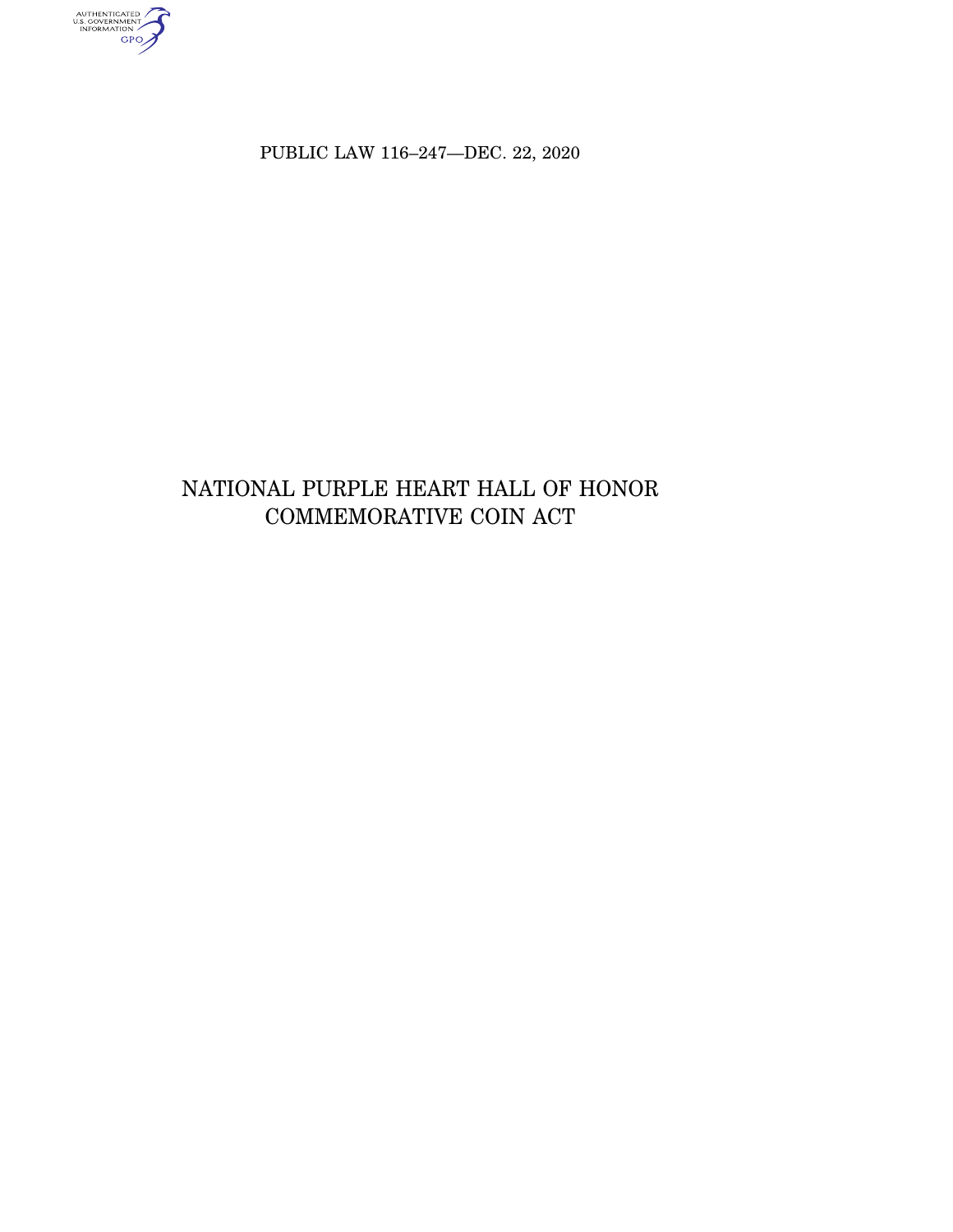# Public Law 116–247 116th Congress

# An Act

Dec. 22, 2020

[H.R. 1830]

National Purple

note.

To require the Secretary of the Treasury to mint coins in commemoration of the National Purple Heart Hall of Honor.

*Be it enacted by the Senate and House of Representatives of the United States of America in Congress assembled,* 

Heart Hall of Honor Commemorative Coin Act. 31 USC 5112

## **SECTION 1. SHORT TITLE.**

This Act may be cited as the ''National Purple Heart Hall of Honor Commemorative Coin Act''.

#### **SEC. 2. FINDINGS.**

The Congress finds the following:

(1) The National Purple Heart Hall of Honor's mission is—

(A) to commemorate the extraordinary sacrifice of America's servicemen and servicewomen who were killed or wounded by enemy action; and

(B) to collect and preserve the stories of Purple Heart recipients from all branches of service and across generations to ensure that all recipients are represented.

(2) The National Purple Heart Hall of Honor first opened its doors on November 10, 2006, in New Windsor, NY.

(3) The National Purple Heart Hall of Honor is co-located with the New Windsor Cantonment State Historic Site.

(4) The National Purple Heart Hall of Honor is the first to recognize the estimated 1.8 million U.S. servicemembers wounded or killed in action representing recipients from the Civil War to the present day, serving as a living memorial to their sacrifice by sharing their stories through interviews, exhibits and the Roll of Honor, an interactive computer database of each recipient enrolled.

## **SEC. 3. COIN SPECIFICATIONS.**

(a) DENOMINATIONS.—The Secretary of the Treasury (hereafter in this Act referred to as the ''Secretary'') shall mint and issue the following coins:

(1) \$5 GOLD COINS.—Not more than 50,000 \$5 coins, which shall—

(A) weigh 8.359 grams;

(B) have a diameter of 0.850 inches; and

(C) contain 90 percent gold and 10 percent alloy.

(2)  $$1$  SILVER COINS.—Not more than 400,000  $$1$  coins, which shall—

(A) weigh 26.73 grams;

(B) have a diameter of 1.500 inches; and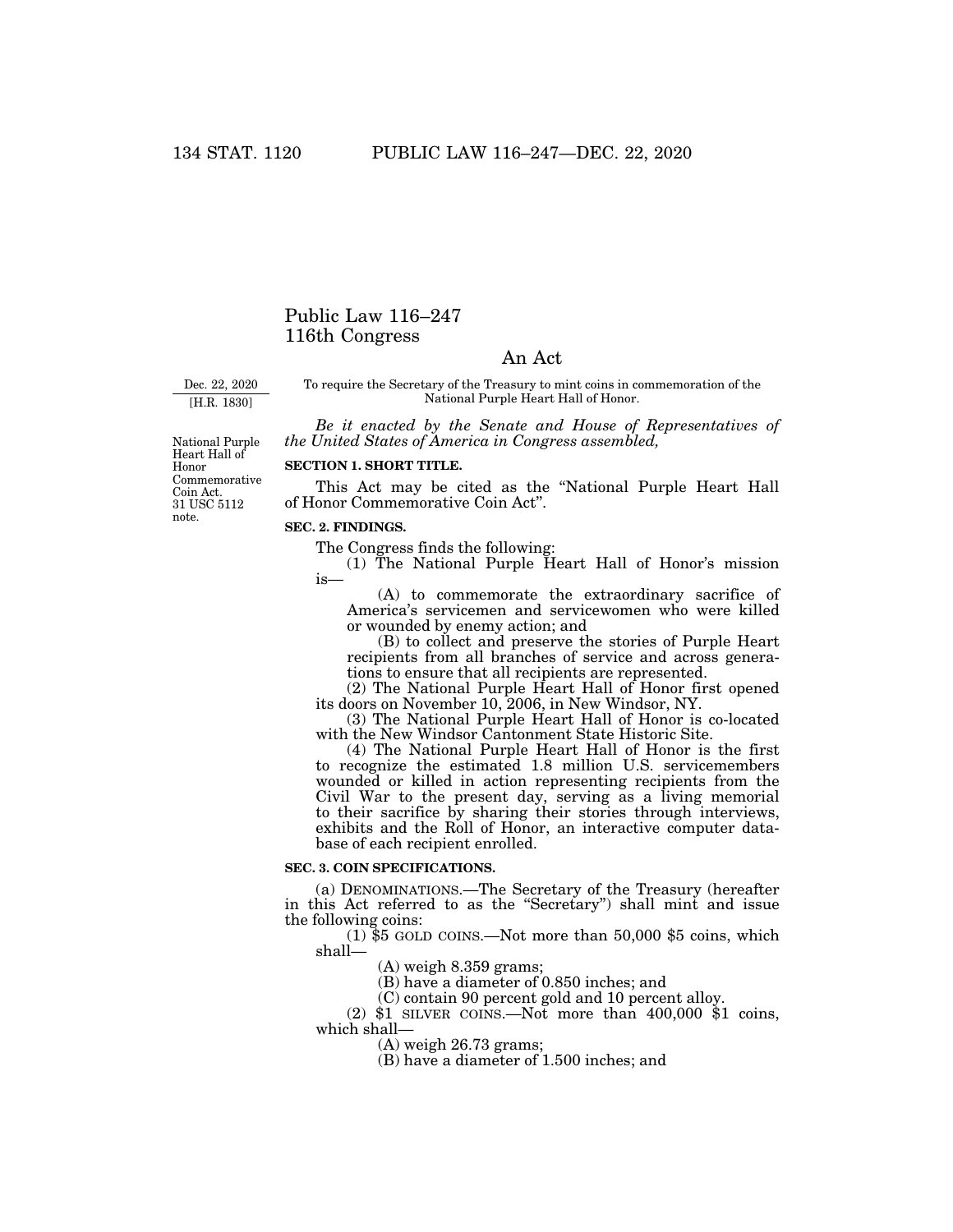(C) contain not less than 90 percent silver.

(3) HALF-DOLLAR CLAD COINS.—Not more than 750,000 halfdollar coins which shall—

(A) weigh 11.34 grams;

(B) have a diameter of 1.205 inches; and

(C) be minted to the specifications for half-dollar coins

contained in section 5112(b) of title 31, United States Code. (b) LEGAL TENDER.—The coins minted under this Act shall be legal tender, as provided in section 5103 of title 31, United States Code.

(c) NUMISMATIC ITEMS.—For purposes of section 5134 of title 31, United States Code, all coins minted under this Act shall be considered to be numismatic items.

#### **SEC. 4. DESIGNS OF COINS.**

(a) DESIGNS REQUIREMENTS.— (1) IN GENERAL.—The designs of the coins minted under this Act shall be emblematic of the National Purple Heart Hall of Honor.

(2) DESIGNATION AND INSCRIPTIONS.—On each coin minted under this Act there shall be—

(A) a designation of the value of the coin;

(B) an inscription of the year ''2022''; and

(C) inscriptions of the words ''Liberty'', ''In God We Trust", "United States of America", and "E Pluribus Unum''.

(b) SELECTION.—The design for the coins minted under this Act shall be—

(1) selected by the Secretary after consultation with the Commission of Fine Arts and the National Purple Heart Honor Mission, Inc.; and

(2) reviewed by the Citizens Coinage Advisory Committee. Review.

#### **SEC. 5. ISSUANCE OF COINS.**

(a) QUALITY OF COINS.—Coins minted under this Act shall be issued in uncirculated and proof qualities.

(b) MINT FACILITY.—

(1) IN GENERAL.—Only 1 facility of the United States Mint may be used to strike any particular quality of the coins minted under this Act.

(2) USE OF THE UNITED STATES MINT AT WEST POINT, NEW YORK.—It is the sense of Congress that the coins minted under this Act should be struck at the United States Mint at West Point, New York, to the greatest extent possible.

(c) PERIOD FOR ISSUANCE.—The Secretary may issue coins minted under this Act only during the 1-year period beginning on January 1, 2022.

#### **SEC. 6. SALE OF COINS.**

(a) SALE PRICE.—The coins issued under this Act shall be sold by the Secretary at a price equal to the sum of—

(1) the face value of the coins;

(2) the surcharge provided in section 7(a) with respect to such coins; and

(3) the cost of designing and issuing the coins (including labor, materials, dies, use of machinery, overhead expenses, marketing, and shipping).

Consultation.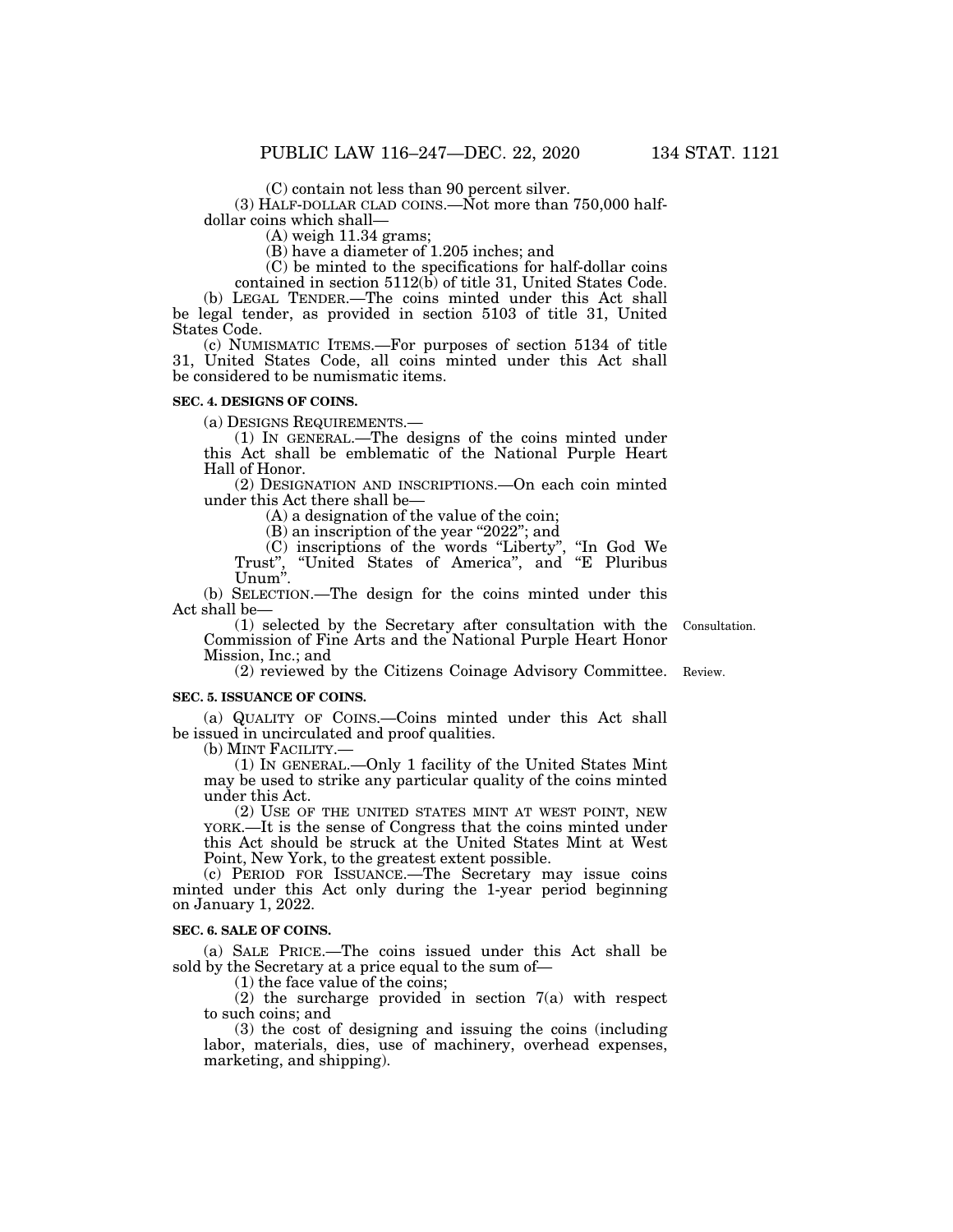(b) BULK SALES.—The Secretary shall make bulk sales of the coins issued under this Act at a reasonable discount.

(c) PREPAID ORDERS.—

(1) IN GENERAL.—The Secretary shall accept prepaid orders for the coins minted under this Act before the issuance of such coins.

(2) DISCOUNT.—Sale prices with respect to prepaid orders under paragraph (1) shall be at a reasonable discount.

## **SEC. 7. SURCHARGES.**

(a) IN GENERAL.—All sales of coins issued under this Act shall include a surcharge of—

(1) \$35 per coin for the \$5 coin;

(2) \$10 per coin for the \$1 coin; and

(3) \$5 per coin for the half-dollar coin.

(b) DISTRIBUTION.—Subject to section 5134(f)(1) of title 31, United States Code, all surcharges received by the Secretary from the sale of coins issued under this Act shall be promptly paid by the Secretary to the National Purple Heart Honor Mission, Inc., to support the mission of the National Purple Heart Honor Mission, Inc., including capital improvements to the National Purple Heart Hall of Honor facilities.

(c) AUDITS.—The National Purple Heart Honor Mission, Inc., shall be subject to the audit requirements of section  $5134(f)(2)$ of title 31, United States Code, with regard to the amounts received under subsection (b).

(d) LIMITATION.—Notwithstanding subsection (a), no surcharge may be included with respect to the issuance under this Act of any coin during a calendar year if, as of the time of such issuance, the issuance of such coin would result in the number of commemorative coin programs issued during such year to exceed the annual 2 commemorative coin program issuance limitation under section 5112(m)(1) of title 31, United States Code (as in effect on the date of the enactment of this Act). The Secretary of the Treasury may issue guidance to carry out this subsection.

#### **SEC. 8. FINANCIAL ASSURANCES.**

The Secretary shall take such actions as may be necessary to ensure that—

(1) minting and issuing coins under this Act result in no net cost to the Federal Government; and

(2) no funds, including applicable surcharges, are disbursed to any recipient designated in section 7(b) until the total cost of designing and issuing all of the coins authorized by this Act, including labor, materials, dies, use of machinery, overhead expenses, marketing, and shipping, is recovered by the United